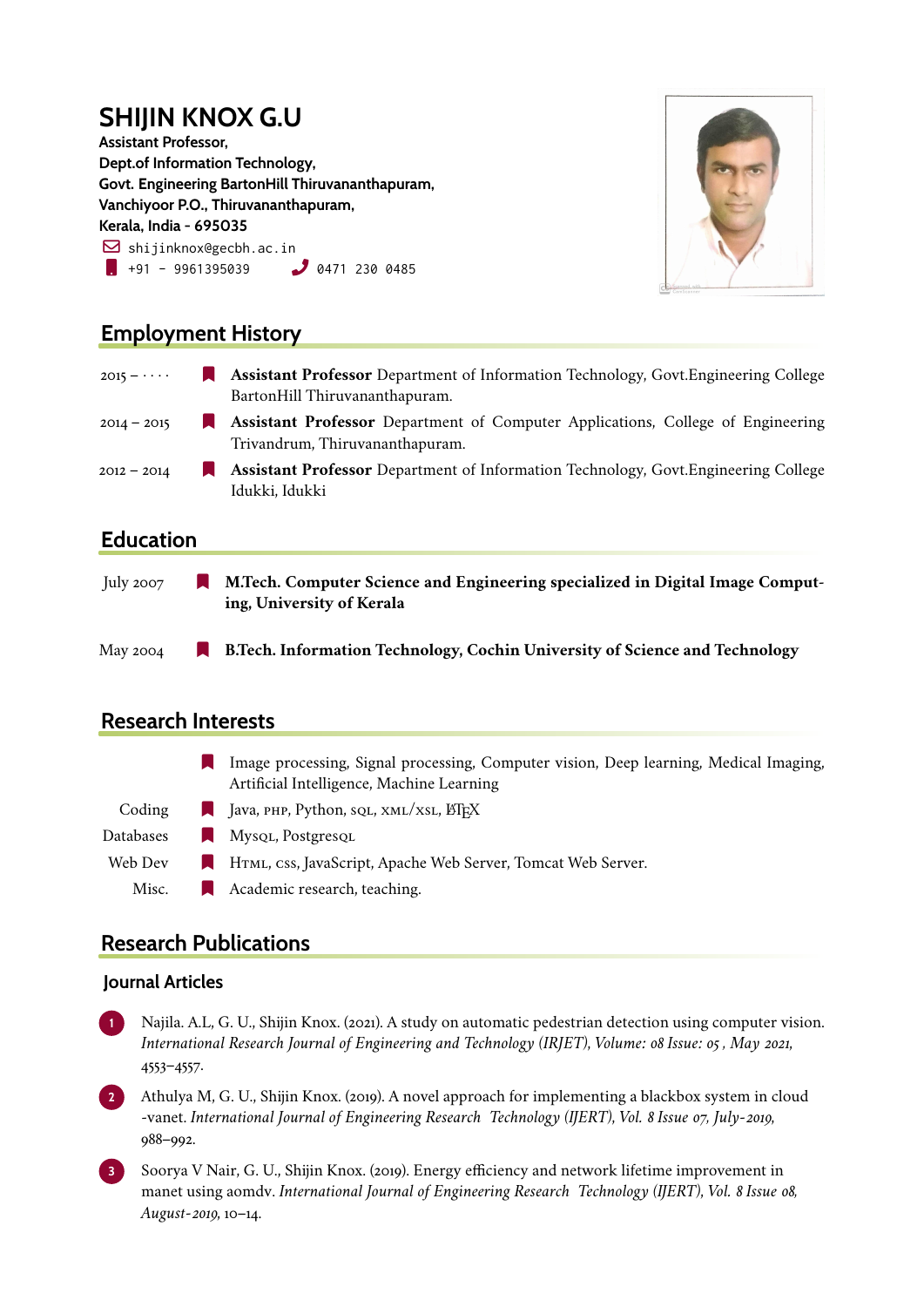**<sup>4</sup>** Anju John, G. U., Shijin Knox. (2016). A review on black hole attack in manets. *International Journal of Innovative Research in Science, Engineering and Technology*, *Volume 5, Special Issue 14, December 2016*, 90.

**<sup>5</sup>** Lakshmi Mohandas, G. U., Shijin Knox. (2016). Opportunistic routing protocols in manet - a survey. *International Journal of Innovative Research in Science, Engineering and Technology*, *Volume 5, Special Issue 14, December 2016*(1), 90.

#### **Conference Proceedings**

**<sup>1</sup>** Shijin Knox, C. A. S., Anju R S. (2014). Fast real time door lock security system using face detection and recognition. In *National conference on communication and signal processing - casp* (pp. 90–95). IEEE.

#### **Participation in Faculty Development Programs**

- [ KTU sponsored 30 hours online FDP on 'Mathematics for Machine Learning' organized at College of Engineering Trivandrum from 30 June 2021 to 16 July 2021
- **ATAL Academy 5 day Online Elementary FDP on 'Introductory Data Science and Deep Learning'** organized at International Institute of Information Technology - Naya Raipur from 16/07/2021 to 20/07/2021.
- [ ATAL Academy 5 day Online FDP on 'Block chain' organized at Viswajyothi College Of Engineering And Technology from 2020-10-19 to 2020-10-23.
- **ATAL Academy 5 day Online FDP on 'MEDICAL IMAGE PROCESSING AND DEEP LEARNING** TECHNOLOGIES' organized at PANIMALAR INSTITUTE OF TECHNOLOGY from 2020-9-21 to 2020-9-25.
- [ GEBH sponsored 6 day course on 'Mathematical Foundation on Logic and Combinatorics' organised by IT dept, Government Engineering College Barton Hill , TVM from 02 December 2019 to 07 December 2019.
- [ TPLC sponsored 5 day course on 'Open source tools for research OSTR 2019' organised by Translational research and professional leadership centre, Government Engineering College Barton Hill , TVM from 28 October 2019 to 02 November 2019.
- [ GEBH sponsored 5 day FDP on 'Maths4CS' organised by IT dept, Government Engineering College Barton Hill , TVM from 04 January 2017 to 07 January 2017.
- **NPC** sponsored 5 day Residential training programme on 'Project management and strategic financial planning' organized at Gangtok, Sikkim from 02 May 2016 to 06 May 2016.
- [ TEQIP-II sponsored 9 day FDP on 'Advanced computer architecture' organised by IT dept, Government Engineering College Barton Hill , TVM from 25 February 2016 to 02 March 2016.
- [ TEQIP-II sponsored 2 day Workshop on 'Network Security' organised by IT dept, Government Engineering College Barton Hill, TVM from 07 October 2016 to 08 October 2016.
- [ TEQIP-II sponsored 3 day STTP on 'Python and Ruby' organised by IT dept, Government Engineering College Barton Hill , TVM from 29 June 2015 to 01 July 2015.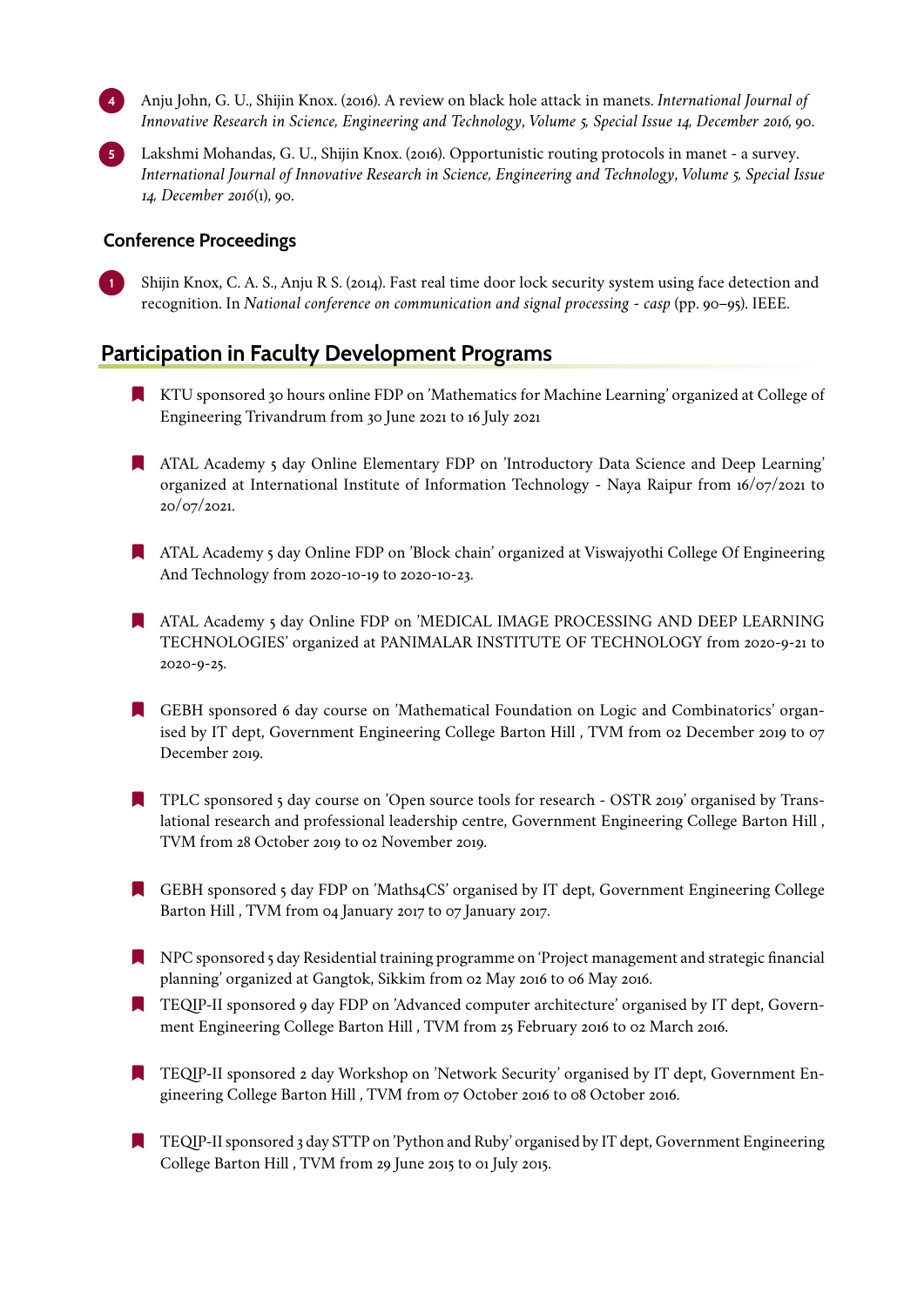## **Participation in Faculty Development Programs (continued)**

- **TEQIP-II sponsored in association with ISTE Kerala 3 day STTP on 'Induction Programme for Fac**ulty' organised by Government Engineering College Barton Hill , TVM from 09 July 2015 to 11 July 2015.
- [ ISTE sponsored 1 day workshop on 'Academic audit and online evaluation of AKTU' organised by Government Engineering College Barton Hill , TVM, KTU, ISTE on 20 November 2015.
- [ TEQIP-II sponsored 3 day STTP on 'Interpersonal Relationship' organised by Personal growth centre, Government Engineering College Barton Hill , TVM from 09 December 2015 to 11 December 2015.
- [ DTE sponsored 6 day STTP on 'Cloud computing and linux security' organised by IT dept, Government Engineering College Barton Hill, TVM from 05 October 2015 to 10 October 2015.
- **IIT** sponsored 3 day Faculty development programme organised by Teaching learning centre, IIT Madras from 21 September 2015 to 23 September 2015.
- [ TEQIP-II sponsored 3 day STTP on 'Embedded Linux' organised by IT Dept, Government Engineering College Idukki from 07 March 2014 to 09 March 2014.
- [ DTE sponsored 5 day STTP on 'Embedded System Development 'organised by CS Dept, College of engineering Trivandrum from 01 September 2014 to 05 September 2014.
- [ NPTEL sponsored 2 day NPTEL Kerala workshop organised by Govt. College of engineering Kannur & Chinmaya institute of technology Kannur from 20 October 2014 to 21 October 2014.
- [ ISTE sponsored 1 day national workshop on 'Industry institute interaction awareness programme' organised by College of engineering Trivandrum chapter on 23 May 2014.
- [ TEQIP-II sponsored 5 day STTP on 'Computer & Network security' organised by IT Dept, Government Engineering College Idukki from 28 January 2013 to 01 February 2013.
- [ TEQIP-II sponsored 5 day STTP on 'Modelling object oriented systems using rational tools' organised by CS Dept, Government Engineering College Idukki from 11 February 2013 to 15 February 2013.
- [ ESCI sponsored 3 day continuing professional development programme on 'Clound computing' organised by ESCI Hyderabad from 05 February 2013 to 07 February 2013.
- [ DTE sponsored 5 day FDP on 'Operating systems and network programming' organised by IT/CS Dept, Marian engineering college kazhakkoottam from 02 December 2013 to 06 December 2013.
- **[ DCE** sponsored 5 day FLAIR induction training programme on 'Good Learning' organised by Fostering linkages in academic innovation and research from 07 October 2013 to 11 October 2013.
- [ MHRD sponsored 5 day STTP on 'Cloud computing through ICT' organised by CS Dept, NITTTR, Chandigarh from 29 July 2013 to 02 August 2013.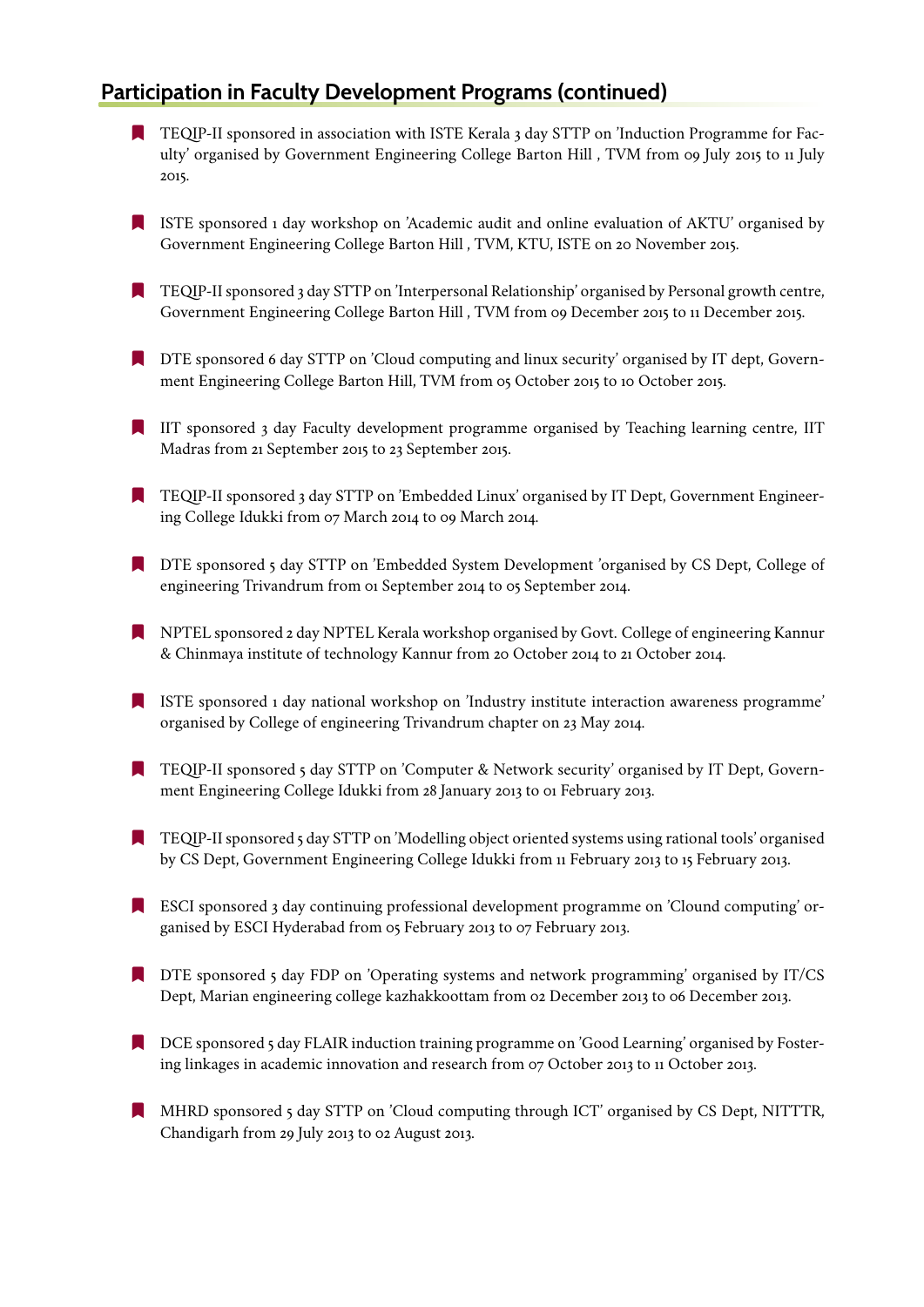## **Participation in Faculty Development Programs (continued)**

- [ MHRD sponsored 2 weeks ISTE Workshop on 'Database management systems' organised by IIT, Bombay from 21 May 2013 to 31 May 2013.
- [ TEQIP-II sponsored 3 day STTP on 'Financial Management' organised by IT Dept, Government Engineering College Idukki from 27 September 2013 to 29 September 2013.

### **Guidance of M.Tech Students**

- [ Guided two students of M.Tech in Network Engineering, GEC BartonHill 2015-2017 Admissions. ANJU JOHN-TRV15ITNE03 - AODV BASED DETECTION PREVENTION AND MITIGATION OF BLACKHOLE ATTACK IN MANET LAKSHMI MOHANDAS-TRV15ITNE15 - QoS ENHANCEMENT OF AOMDV BY ENERGY EFFI-CIENT, PRIORITY AND BANDWIDTH AWARE MECHANISM
- [ Guided two students of M.Tech in Network Engineering, GEC BartonHill 2016-2018 Admissions. SHEFNA M-TRV16ITNE17 - DETECTING THYROID CANCER USING NUCLEI STRUCTURE WITH LS-SVM. ANSULA A.S-TRV16ITNE05 - BRAIN TUMOR DETECTION AND STAGES IDENTIFICATION USING ANN AND SVM.
- [ Guided two students of M.Tech in Network Engineering, GEC BartonHill 2018-2020 Admissions. ATHULYA M-TRV17ITNE06 - An Efficient Algorithm for Implementing a Black Box System in Cloud-VANET

SOORYA V NAIR-TRV17ITNE15 - ENERGY EFFICIENCY AND NETWORK LIFETIME IMPROVE-MENT IN MANET USING AOMDV

[ Guided two students of M.Tech in Network Engineering, GEC BartonHill 2018-2020 Admissions. SHILPA MANOHARAN-TRV17ITNE14 - ENHANCED HEURISTIC CLOUDLET ALLOCATION BASED ON EXECUTION TIME AND EARLIEST FINISH TIME SHALINY STANLY A-TRV18ITNE16 - Design and Development of an Open Platform for Heterogeneous Software Defined Wireless Sensor Networks

[ Guided one student of M.Tech in Network Engineering, GEC BartonHill 2019-2021 Admissions. NAJILA A L-TRV19ITNE10-Pedestrian Detection and Tracking for Autonomous Vehicles

## **Responsibilities/Position(Department,College, University)**

2015 – 2021 [ **Subjects dealt**: Sustainable Engineering, Introducton to computing and problem solving, Object oriented techniques, Software architecture and design, Internet technology, Information Retrieval, Web application development, Object Oriented Programming, Network routing protocols, Web technologies, Modern computing paradigms, Network architecture and design 2018-2021 [ **Secretary**, Parent Teacher Association, Government Engineering College, Baton Hill, Thiruvananthapuram 2015-2017 [ **Treasurer**, Parent Teacher Association, Government Engineering College, Baton Hill, Thiruvananthapuram